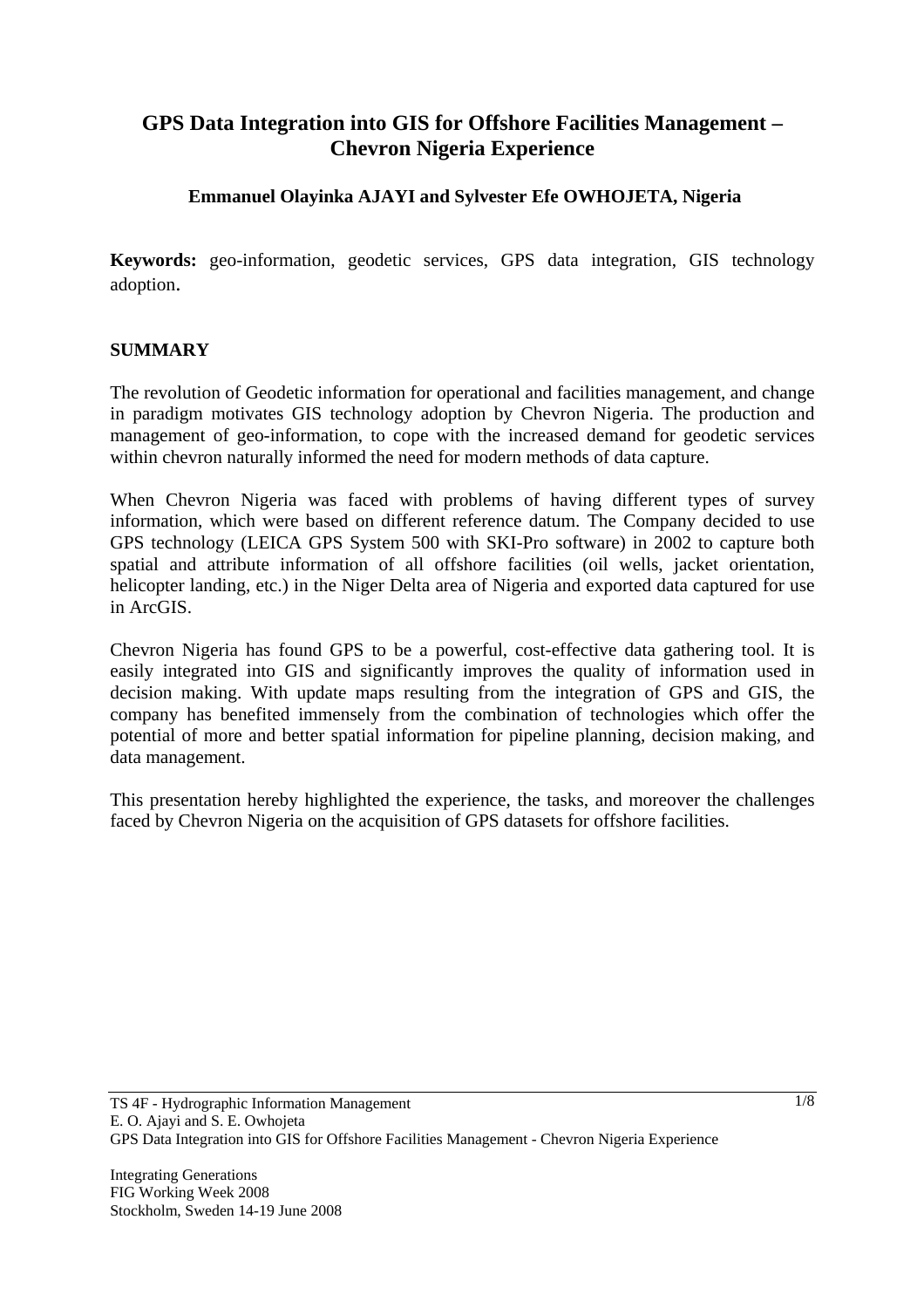# **GPS Data Integration into GIS for Offshore Facilities Management – Chevron Nigeria Experience**

### **Emmanuel Olayinka AJAYI and Sylvester Efe OWHOJETA, Nigeria**

### **INTRODUCTION**

Good management of an oil field and compliance with ever-increasing stringent environmental regulations is enhanced by technologies that improve a company's understanding of field/production facilities and environmental conditions that have occurred to both through time. In Nigeria, Kazakhstan, Indonesia, and offshore Cabinda, computeraided drafting (CAD) and Global Positioning System (GPS) technologies have effectively been used by Chevron to provide accurate maps of facilities and to better understand environmental conditions. Together these proven technologies have provided a solid and costeffective base for planning field operation, verifying well and seismic locations, and locating sampling sites. Chevron has been evaluating the capability of Geographical Information System (GIS) technology to integrate images, maps, and tabular data into a useful database that can help managers and workers better evaluate conditions in an oil field, plan new facilities, and monitor/predict trends (for example, of air emissions, groundwater, soil chemistry, subsidence, etc.). Chevron routinely uses GIS for oil spill modeling and is now using GIS in the field for integrating GPS data with field observations and programs.

This paper outlines some developments in GPS and GIS with reference to oil and gas mapping activities; it attempts an integration of these geospatial technologies within the digital mapping process. It suggests some future actions to undertake in order to help kickstart the development of this field in Chevron Nigeria limited.

#### **OBJECTIVES**

- To resolve spatial errors suspected to result from the use of different but unknown set of datum shift parameters in Chevron Nigeria in the past.
- Conduct GPS field surveys to map all Chevron facilities in offshore area of company's operations
- To validate and integrate existing analogue and CAD drawings within the core GIS environment
- Design a data dictionary schema (code list) for tracking all feature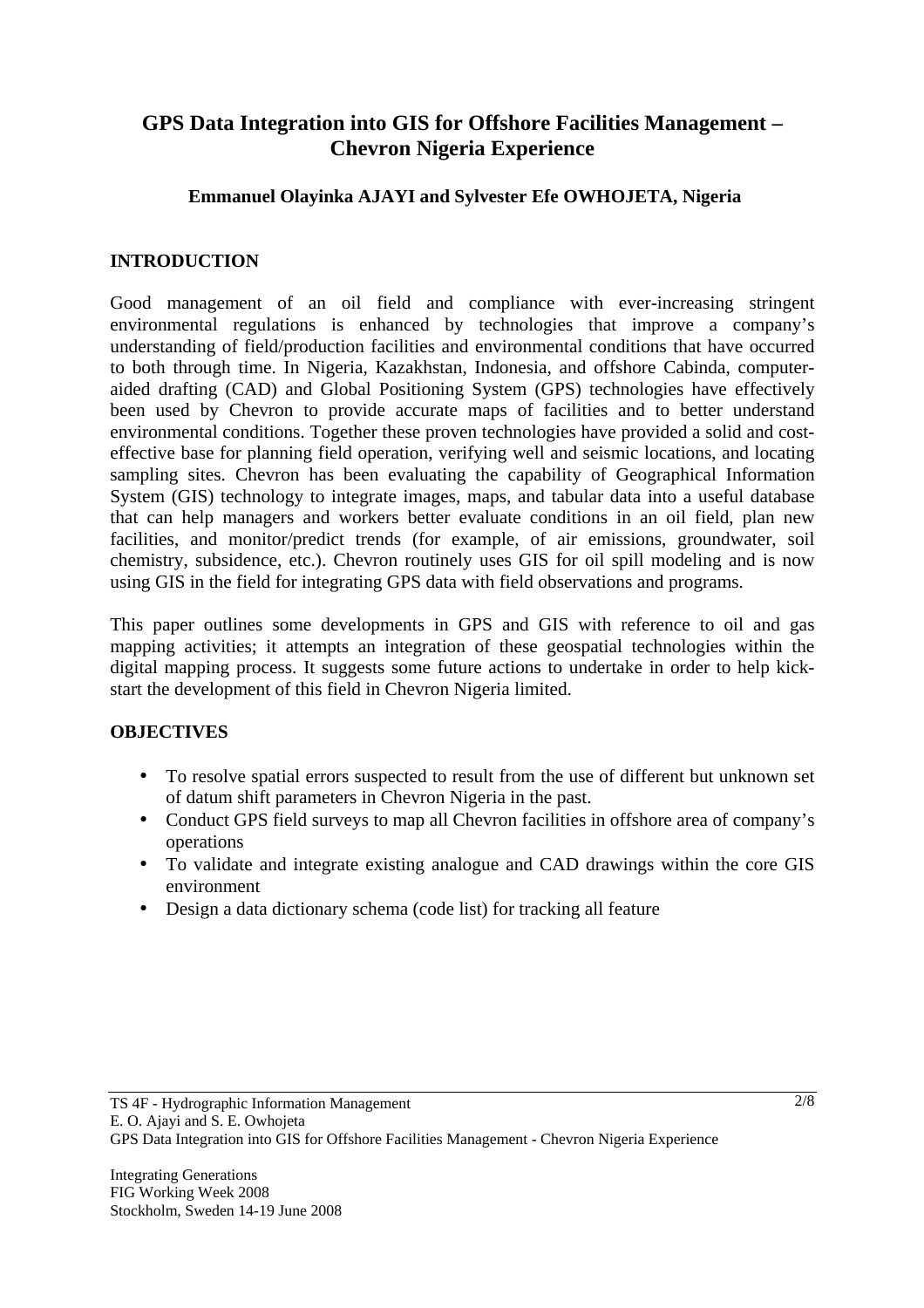# **PROJECT STUDY AREA**



**Fig. 1:** Map showing the Study Area

### **An Offshore Jacket**



**Fig. 2:** Typical well jacket

TS 4F - Hydrographic Information Management E. O. Ajayi and S. E. Owhojeta GPS Data Integration into GIS for Offshore Facilities Management - Chevron Nigeria Experience

Integrating Generations FIG Working Week 2008 Stockholm, Sweden 14-19 June 2008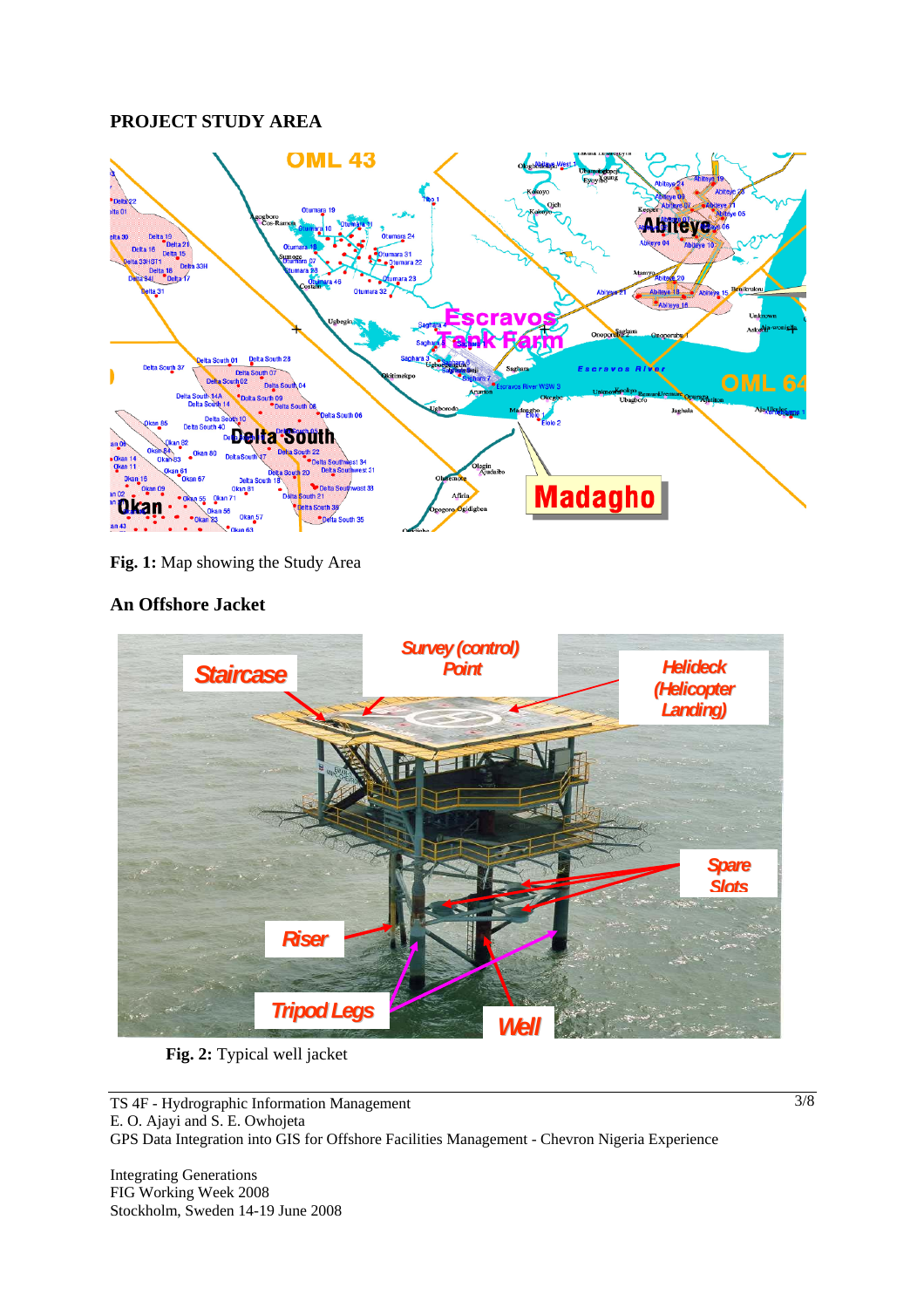### **FIELD OBSERVATION**

#### **Methodology**

- Personnel a team of our GPS crew (1 surveyor, 2 assistance)
- **Operations** 
	- ∼ *setting up of base station & rover station*
	- ∼ *simultaneous observation at both base & rover stations using RTK mode*
	- ∼ *error broadcast for rover station correction*
	- ∼ *point & polygon features captured as points (polygon corner points)*
	- ∼ *Positional quality (for quality assurance)* 
		- ∗ *GPS algorithm check before coordinate fixes to confirm centimeter accuracy*

#### **DATA PROCESSING**

#### **Pre-processing (densification network/captured features)**

- The GPS system is capable of real time processing of ambiguity resolution  $\&$ latitude/longitude coordinates for immediate display.
- Data downloading
	- ∼ *GPS interfaced with window based laptop*

#### **Post-processing**

- Ski-Pro software was used for office processing of the GPS observations. Of particular interest is the adjustment module, which was used for refining the network extension by setting a 3D statistical constrain.
- All captured feature latitude/longitude coordinates (in WGS-84) were batch processed by transforming them to NNO  $(X, Y)$  system using iaproj software.

# **RESULTS AND DISCUSSION**

- **Features**
	- ∼ total number of points captured =651 point features  $= 550$  (risers, survey points, well-head) polygon feature = 138 (helideck, staircase**)**
- **GPS data & existing conventional data sets**
	- ∼ A comparison of the two data sets shows linear difference ranging from 2-6 meters, increasing further offshore in same direction in most locations.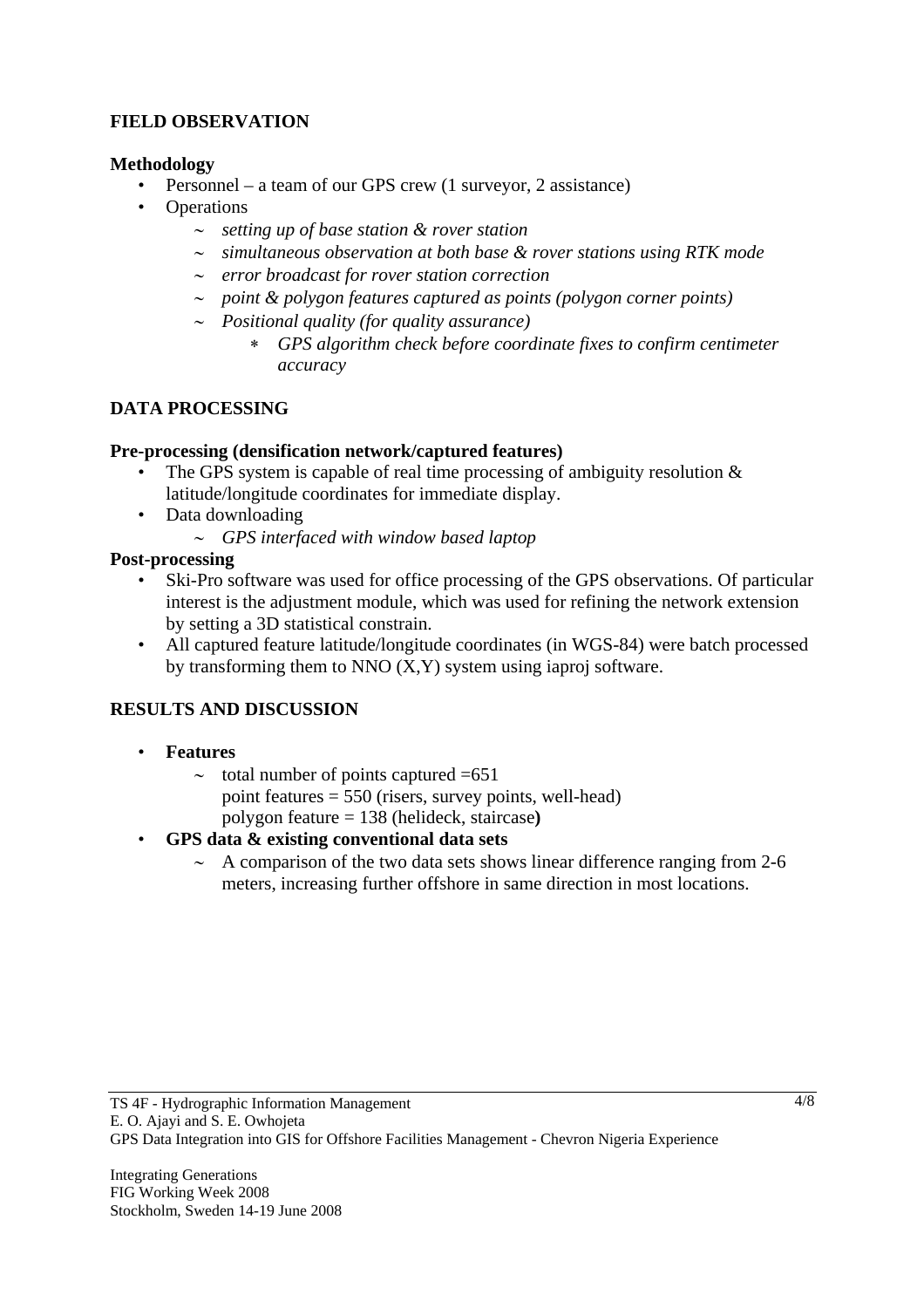# **SAMPLE GPS & EXISTING DATA SETS**

|              |             |                   |                             |                |                 | GES RESULT LAT/LONG            |                    | CES RESULT CRID       |                  | KXIFTING GRIDRECORD |                      | DIFFERENCES IN CO-OT<br>D-F J<br>p. nj |             |
|--------------|-------------|-------------------|-----------------------------|----------------|-----------------|--------------------------------|--------------------|-----------------------|------------------|---------------------|----------------------|----------------------------------------|-------------|
| $\sigma$     | Re- III     | <b>PaSt 17</b>    | <b>BIGHT</b><br><b>Fone</b> | <b>Contact</b> | <b>Borne</b>    | <b>Tartmin</b><br><b>CDIED</b> | (DEE)              | <b>The first (TI)</b> | North and (L)    | <b>MINNA FAST</b>   | <b>MITRICA NORTH</b> | <b>NUMBER</b>                          | KULUY NURTH |
|              | <b>THE</b>  | JL-UHL            | <b>UTMTI</b>                | Off            | <b>Shot Jin</b> | <b>FIFSCHWATH</b>              | <b>FF LITTLIFT</b> | 127405.577            | <b>LYTTLET</b>   | 127400.177          | 球球堆                  | 2.046                                  | 1.522       |
| $\mathbf{z}$ | <b>DIS</b>  | 10-V/HLO          | VI-110                      | Ges            | Shut-In         | 5 35 26 210 76 2 17            | 5 6 13 038448 E    | 297687.898            | 175810.038       | 297662303           | 175608.676           | 1.595                                  | 1.363       |
| I            | <b>TILE</b> | <b>TE-PIHLE</b>   | णजा                         | Off            | <b>Find In</b>  | <b>FREALTH</b>                 | <b>F FIFTHATEL</b> | 129931,990            | 134513306        | 管理不红形               | <b>ITALLOT</b>       | 2552                                   | 2027        |
|              | <b>DIS</b>  | $(4 - \sqrt{3})$  | VI-112                      | Oil            | Shrt-In         | 5 35 13 332161 17              | 5 6 56 574557 E    | 299020 452            | 177258.617       | 299019AB4           | 177256 A37           | 0.968                                  | 2.180       |
| ٠            | <b>THE</b>  | <b>BT SUBLIST</b> | <b>CONTI</b>                | OW             | <b>Water</b>    | <b>FW EXIGNE IT</b>            | <b>F 715 ISSUE</b> | 209915.321            | LYFILE 974       | 27710.177           | 177111.025           | 1,898                                  | 200         |
| $\epsilon$   | DZ3         | $(9 - 39711)$     | VMI14                       | Oil            | $L_1U_2$        | 5 36 4 0 9 1 76 4 17           | 5 6 12 143644 E    | 297651,624            | 17977 396        | 297650907           | 176971161            | 2.7 17                                 | 2.235       |
| 7            | ПF          | <b>MELBURTS</b>   | <b>UTAIT 15</b>             | <b>Off</b>     | <b>Shot Jr</b>  | <b>专利 的复数工作者</b>               | <b>S GREENEST</b>  | 1289.127              | <b>L'AGRADET</b> | 178891.077          | LAGU SE              | 2515                                   | 228         |
|              | <b>DIS</b>  | 15-WHI(           | VI6 116                     | Oil            | Shut-In         | 5 31 49 496893 IT              | 5 6 52 336062 E    | 298891.789            | 171683.715       | 298890257           | 174661.954           | 2.532                                  | 1.761       |
| ÷            | ПF          | <b>S-SUILT</b>    | <b>UGILY</b>                | <b>Off</b>     | <b>Shot Jr</b>  | 手羽 的复数形式                       | <b>S FREADRITE</b> | 128995370             | <b>LYGET JAZ</b> | <b>CHRAZIES</b>     | <b>INGELOG</b>       | 2837                                   | 1,792       |
| L0           | <b>DIS</b>  | 13-WHIE           | Woll 16                     | Oil            | Shut-In         | 5 34 6 135 (67 F               | 5 7 25 AL999B E    | 299911.077            | 177414 466       | 299910279           | 173411 550           | 1.795                                  | 2.535       |

**Table 1**: Comparing GPS results with existing data to determine the accuracy and harmonization of all coordinates captured

#### **EXAGGERATED VIEW**



**Fig 3:** Comparing GPS results with Existing Datasets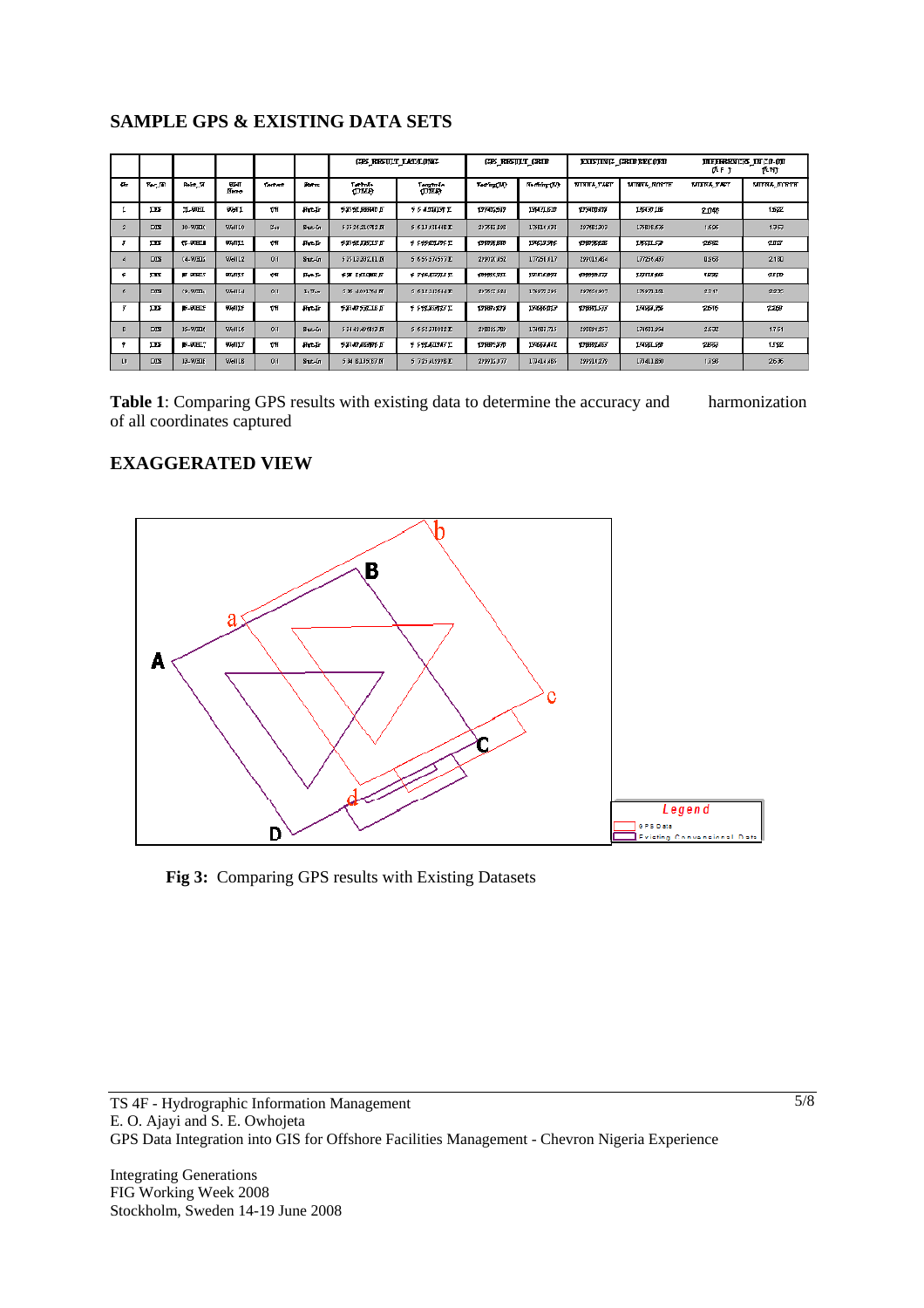

**SCANNED ANALOGUE MAP BEFORE DATA INTEGRATION INTO GIS** 

**Fig 4**: Scanned Analogue map before data integration into GIS

# **GPS DATA INTEGRATED INTO GIS**



**Fig 5:** GPS results integrated into GIS environment

TS 4F - Hydrographic Information Management E. O. Ajayi and S. E. Owhojeta GPS Data Integration into GIS for Offshore Facilities Management - Chevron Nigeria Experience

Integrating Generations FIG Working Week 2008 Stockholm, Sweden 14-19 June 2008 6/8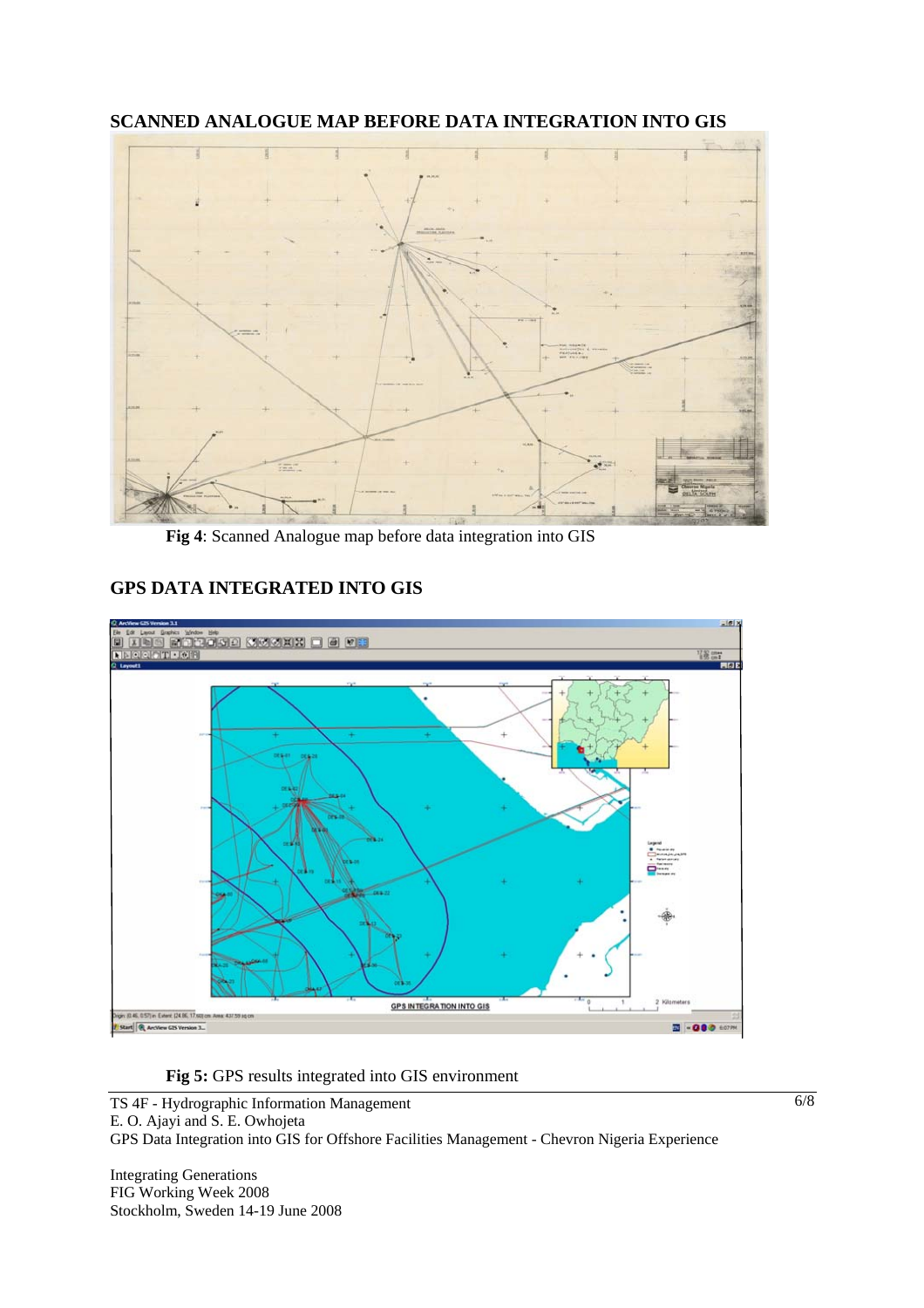# **CONCLUSION**

- Sensitizing our customers toward adoption of new coordinate set for planning and design.
- Synchronization of all SDE layer to the new coordinate set.
- Adoption of GPS in swamp and land locations (view blockage-mangrove forest)
- Control extension to land locations
- Tracking and documenting changes resulting from data dynamics

### **PROSPECTS**

- More economic and efficient data updating approach
- Opportunity for deformation studies of Chevron facilities
- Survey-aware features position updating in GIS (survey analyst Ext)
- Provision of consistent data with known reliability in ArcIMS deployment

#### **RECOMMENDATIONS**

- Geospatial data should be saved and stored so that it may be retrieved later.
- GPS positional data should be used to upgrade a less accurate GIS base map.
- All digital maps should have their associated metadata tagged to them.
- By using accurate GPS points from a variety of projects can result in a digital base map that possesses a higher level of spatial accuracy in GIS environment.
- GPS data, combined with the field application of the conceptual work as presented in the study will generate more and better spatial information for offshore facilities planning, engineering, and research.

#### **REFERENCES**

Burrough, P. A., McDonnell, R.: *Principles of geographical information systems*, Oxford University Press, Oxford (1998).

Chang, K.; *Introduction to Geographic Information Systems*, McGraw Hill, New York.(2002) Chrisman, N. R.; *Exploring Geographic Information Systems*, J. Wiley & Sons, New York. (1997)

Clarke, K. C.: *Getting started with geographic information systems*, Prentice Hall, Upper Saddle River, New Jersey 2003

Lo, C. P., Yeung, A. K. W.: *Concepts and Techniques of Geographic Information Systems*, Prentice Hall, New Jersey (2002)

Star, J., Estes, J. E., McGwire, K. C.: *Integration of Geographic Information Systems and Remote Sensing*, Cambridge University Press, Cambridge, New York. 1997